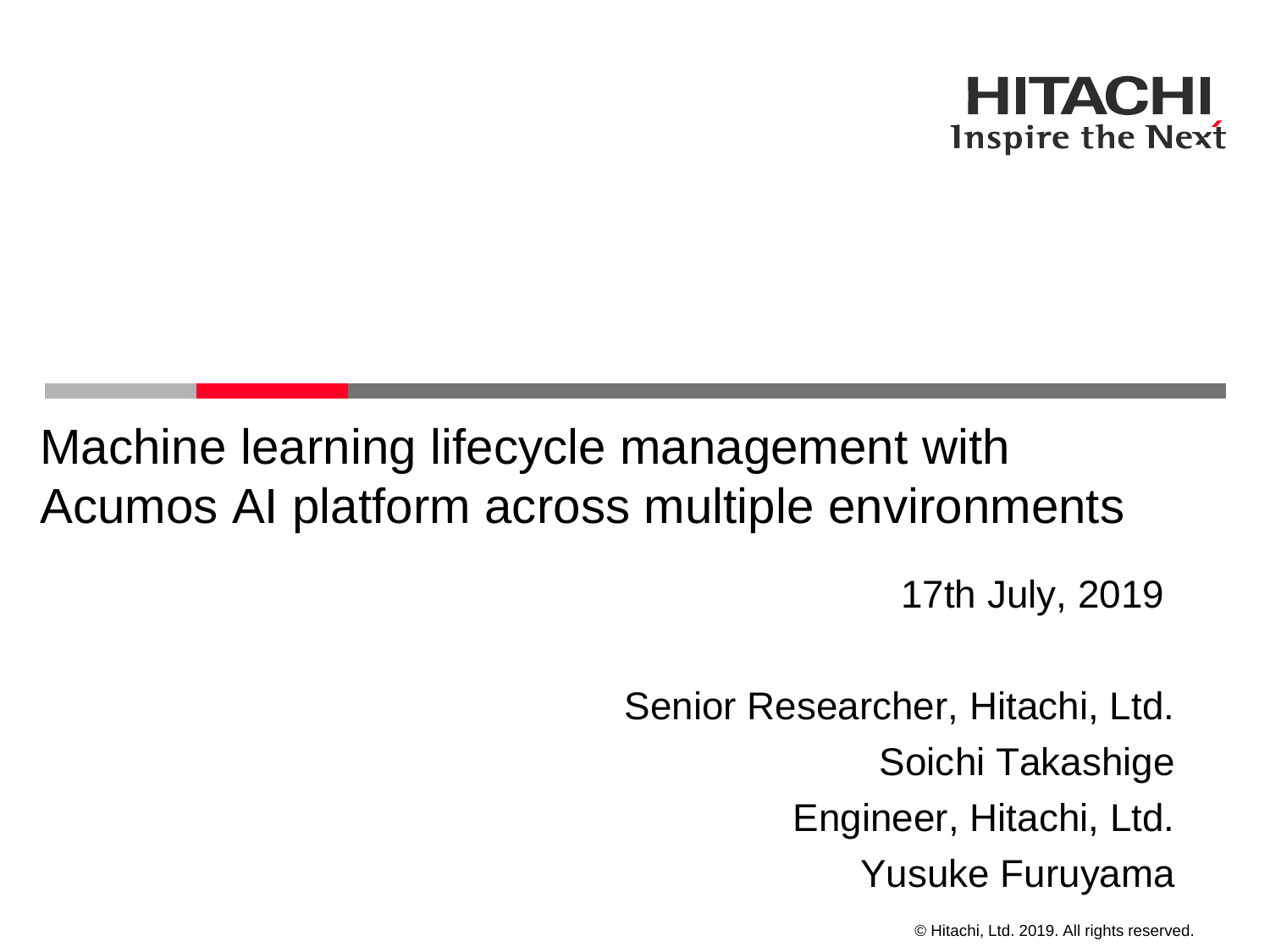

- 1. Background: Machine Learning
- 2. Machine Learning MLOps Cycle
- 3. Acumos AI Platform
- 4. Our Assumed Use-case for on-prem ML Lifecycle
- 5. Evaluations on cutting-edge Acumos AI (Boreas release)
- 6. Confirmed Scenario
- 7. Technical Problems
- 8. Design Considerations
- 9. Conclusion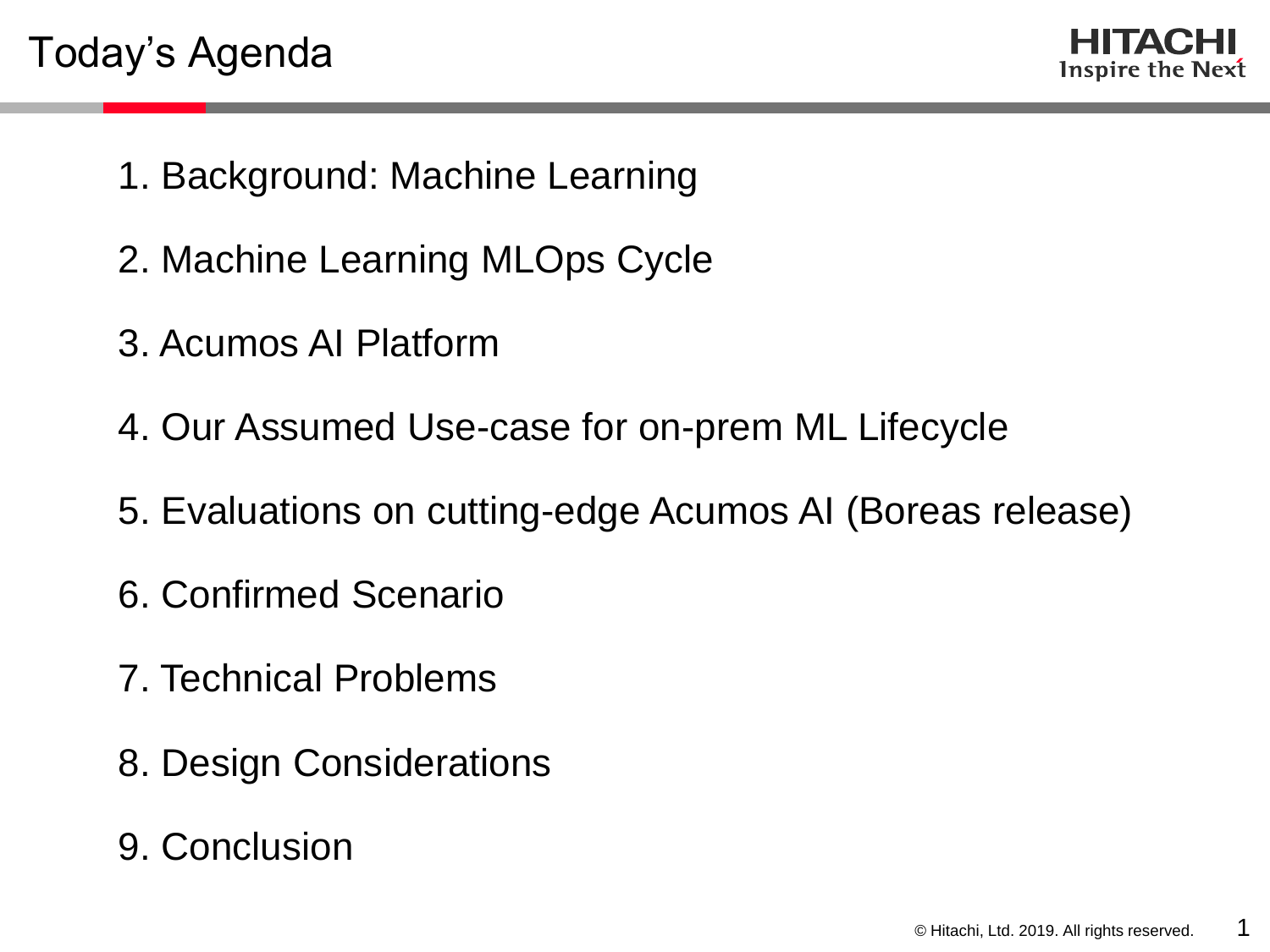Our Profile

HITACHI Inspire the Next

- Senior researcher at Hitachi, Ltd.
- Development and management of platforms, including hypervisors, networks and cloud (OpenStack etc.)



## Soichi Takashige Yusuke Furuyama

- Solutions engineer at Hitachi, Ltd.
- Leveraging OSS related to AI and bigdata for system integration.

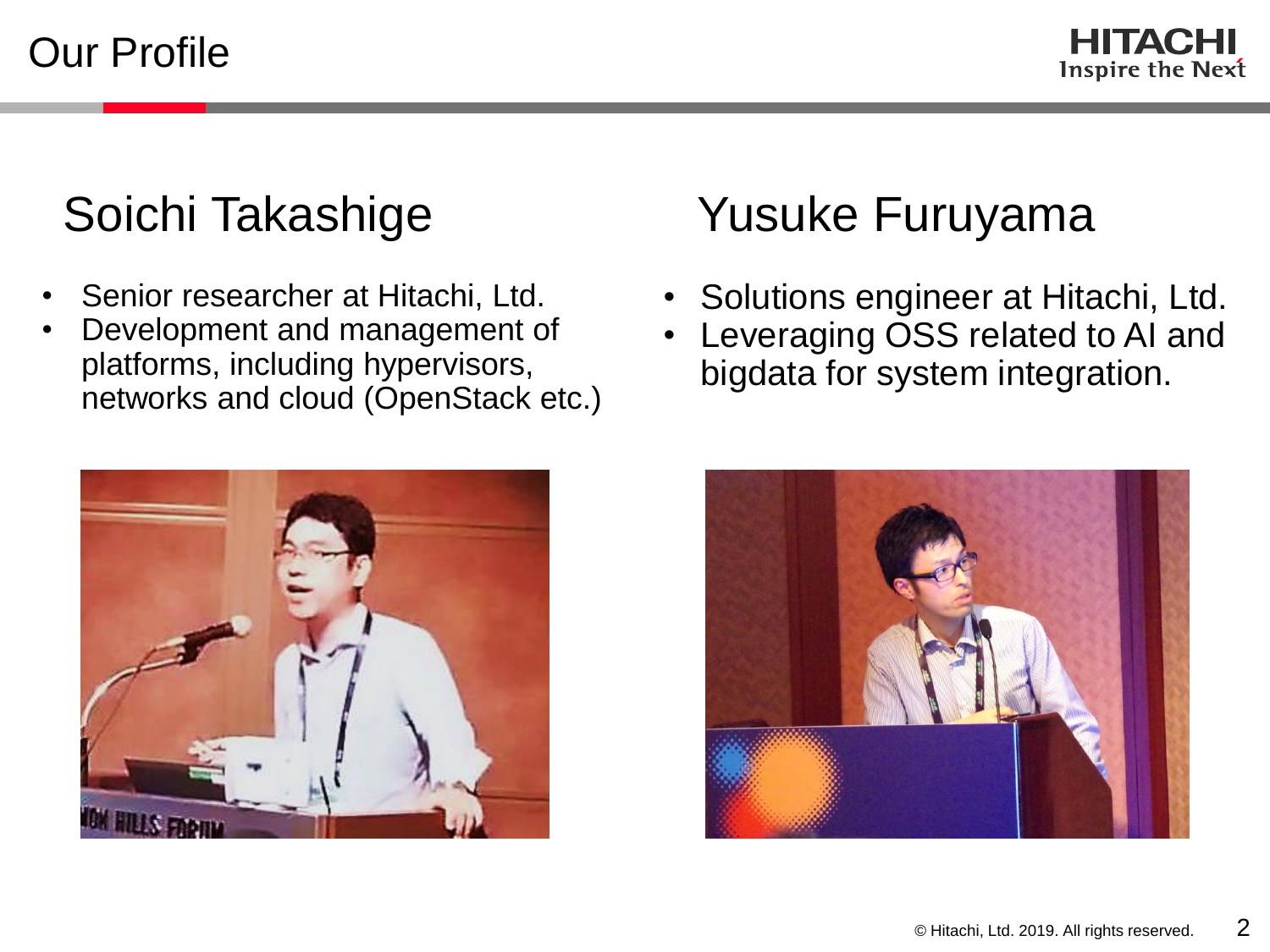### 1. Background: Machine Learning

- HITACHI Inspire the Next
- Machine learning technology is a core technology for the state of the art automation and control systems.
	- ➢ Various algorithms have been developed (ex. Deep Learning)
	- ➢ Lots of benefits from AI.
	- In Hitachi, the number of AI project is increasing
- It is widely used not only in the Web or IT area, but also spread into OT area (such as industry, city development, etc.)



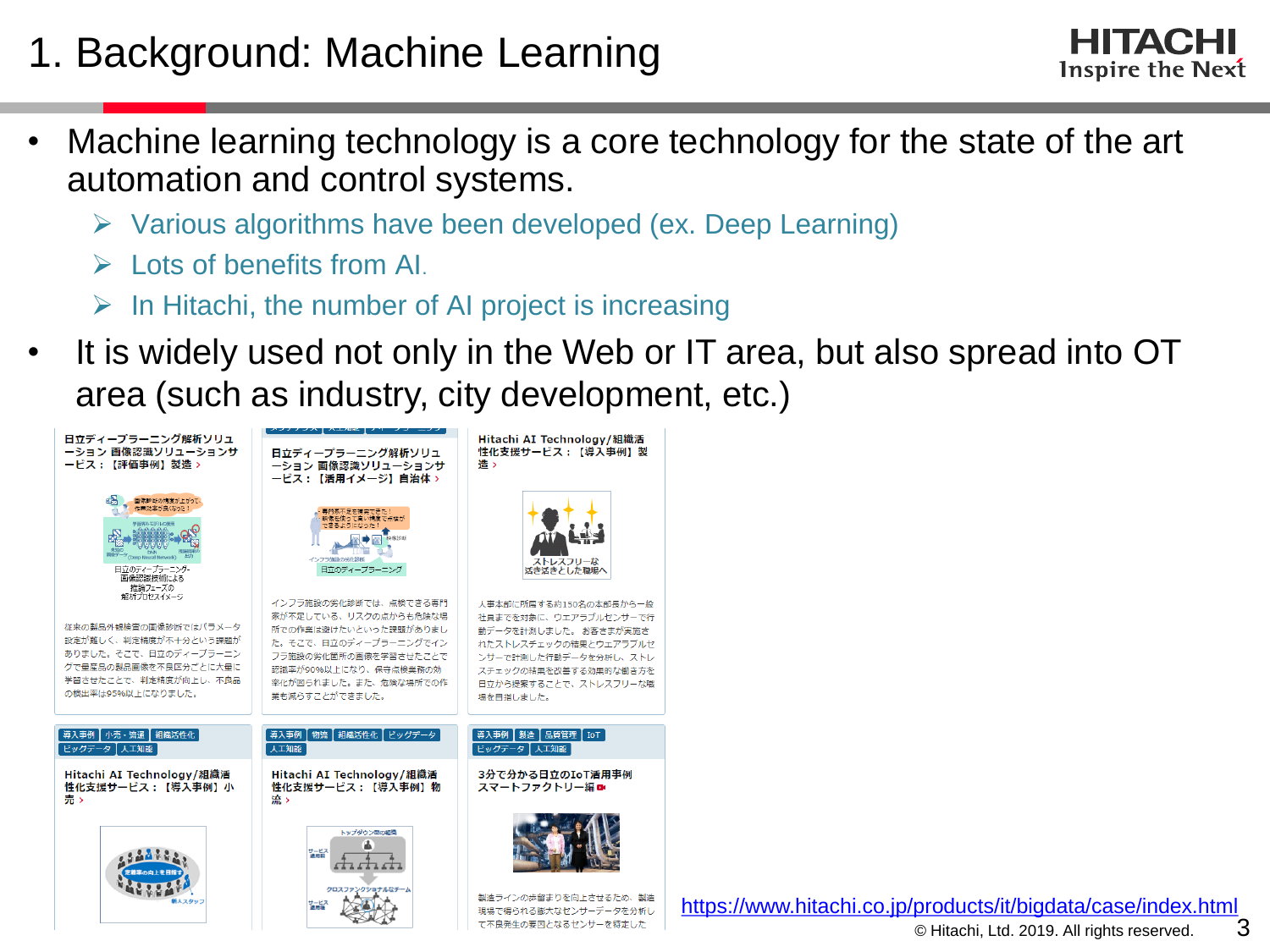### 2. Machine Learning MLOps Cycle

HITACHI Inspire the Next

- Machine learning model is developed, evaluated, and operated in DevOps manner (so called "**MLOps**") in nature because it requires quick iterations of trial and error
- Furthermore, we need **MANY** open source tools to develop models
- Process are iterative, with many tools to operate. Too complex to handle workflow.
- We need supporting software to reduce painful iteration tasks of MLOps!

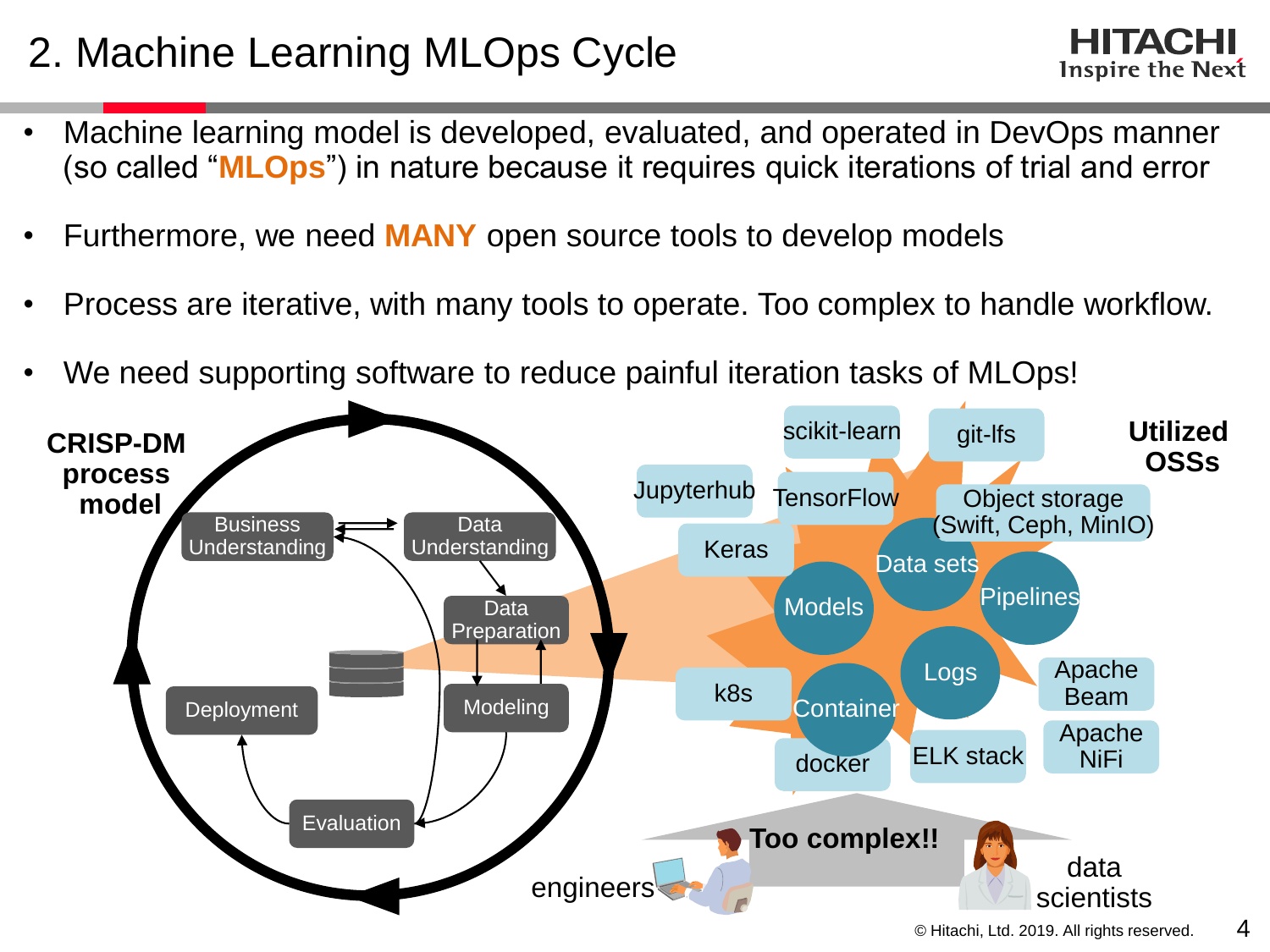### 3-1. Acumos AI Platform

Inspire the Next

- OSS AI platform hosted by The Linux Foundation
- Makes it easy to build, share, deploy AI apps
	- Package tool kits (TensorFlow, scikit-learn) and models with a common API
	- Provide marketplace for sharing AI models internally within company and publicly
	- Container based easy deployment to both public cloud and private environment



https://www.acumos.org/wp-content/uploads/sites/61/2018/03/acumos\_open\_source\_ai\_platform\_032518.pdf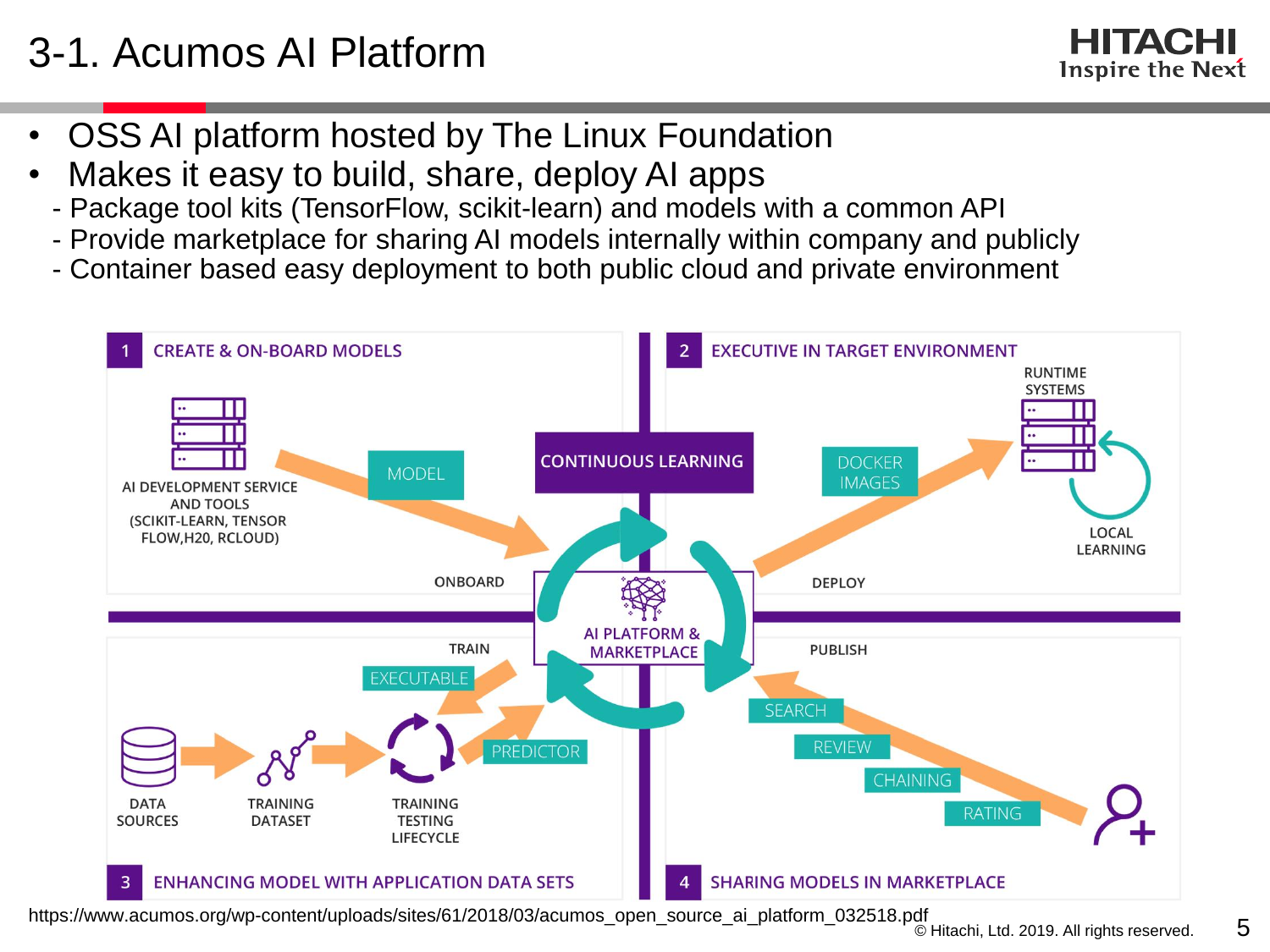Inspire the Next

Official docs, says Acumos AI seems to be useful to meet Enterprise and OT needs

#### Acumos can run inside on-premise environment.

- AWS, Azure and GCP are great! But requires users to put data into public cloud.
- Many OT users cannot ship their data, on-premise solution is necessary.

Acumos supports multiple machine learning libraries, scikit-learn, TensorFlow, …

- Supporting only TensorFlow, or only scikit-learn is not enough.
- We want general and standard solution to support multiple library.

#### Acumos can handle multi-tenant with authentication and access control.

• MLflow, and other tools can handle "single-user" mode for now.

#### Acumos doesn't required any infrastructure skills for data scientists.

• In kubeflow, data scientists should define CRD to run simple TensorFlow training job.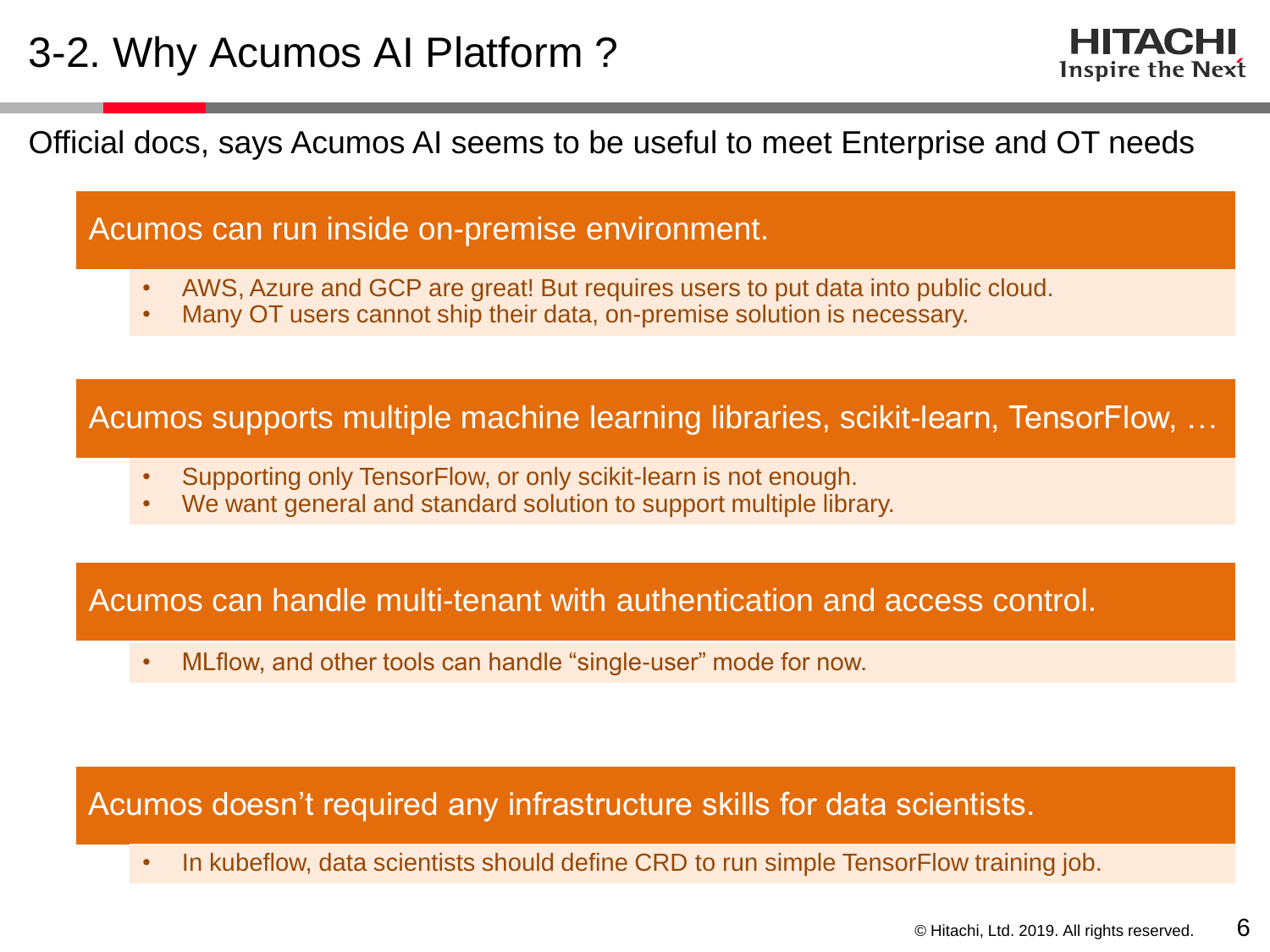#### HITACH 4-1. Our Assumed Use-case for on-prem ML Lifecycle Inspire the Next

- We defined the generalized machine learning model lifecycle inside on-premise environment from several cases.
- **We evaluated how our tasks would be supported by Acumos AI Platform.**

#### **Characteristics**

- A) Development and deployment environment is separated into different platform.
- B) Development environment want to share expensive GPUs.
- C) Registered model may be deployed and managed in several production environments

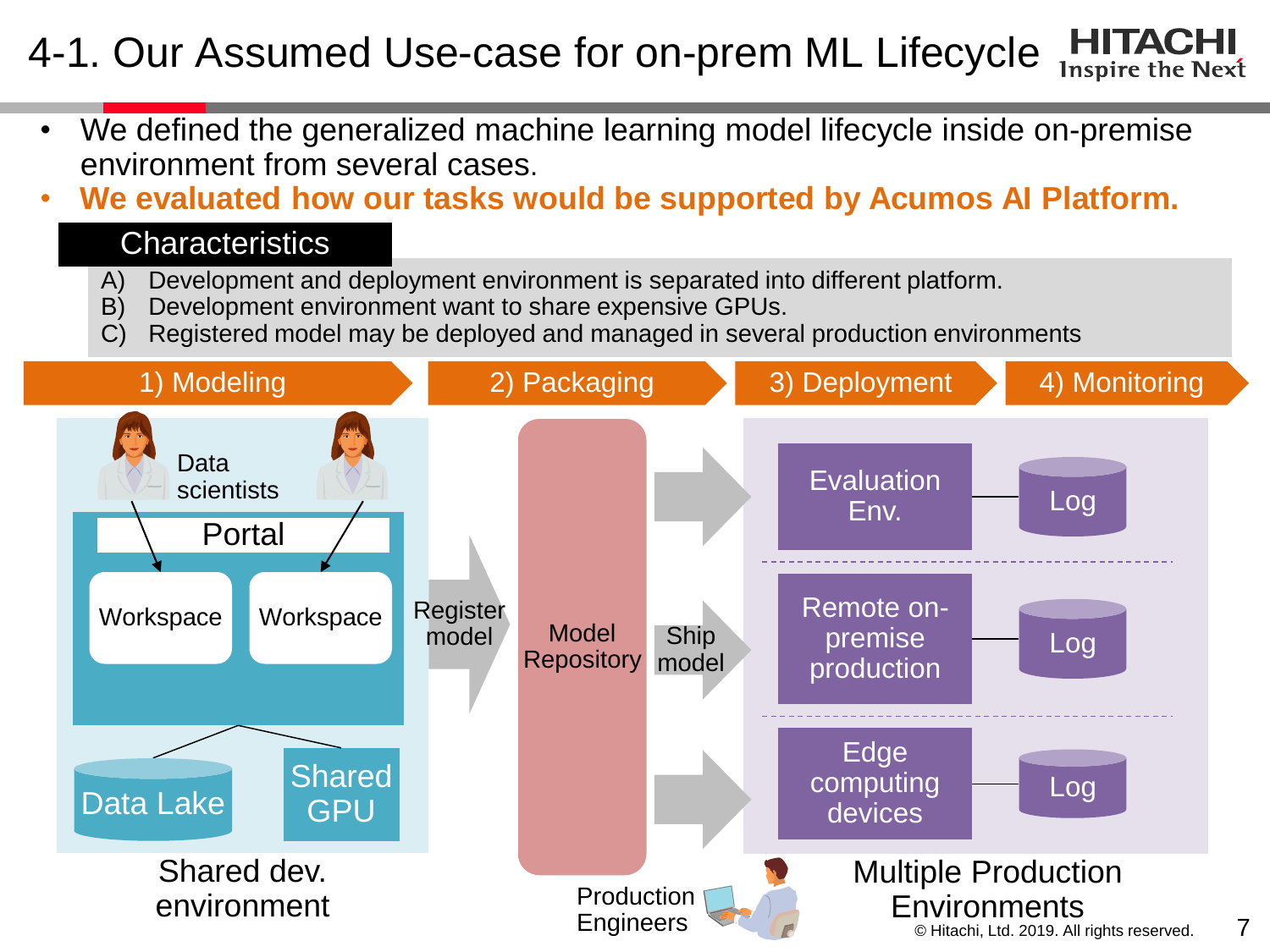### 4-2. Requirements for MLOps in on-premise env.



• We want to reduce the cost of painful iteration task of machine learning lifecycle.

| <b>Pain points</b>                                                       |  | <b>Requirements for MLOps</b>                                                  |
|--------------------------------------------------------------------------|--|--------------------------------------------------------------------------------|
| Tons of interactive data manipulation<br>with many different tools!      |  | Prepare jupyter, and integrated SDKs<br>for backend for every data scientists. |
| Poor GPU / CPU resource at hand<br>data<br>scientists                    |  | Efficient resource sharing with training<br>job scheduler                      |
| Tracking all training history to create<br>model                         |  | Data and experiment management                                                 |
| <b>Pain points</b>                                                       |  | <b>Requirements for MLOps</b>                                                  |
| Update inference pipelines and APIs<br>according to change to the model. |  | Serving models with automated<br>pipeline and API generation                   |
| No way to detect and analyze quality<br>problem on model.                |  | Monitoring and tracking the behavior<br>of the deployed model.                 |
|                                                                          |  |                                                                                |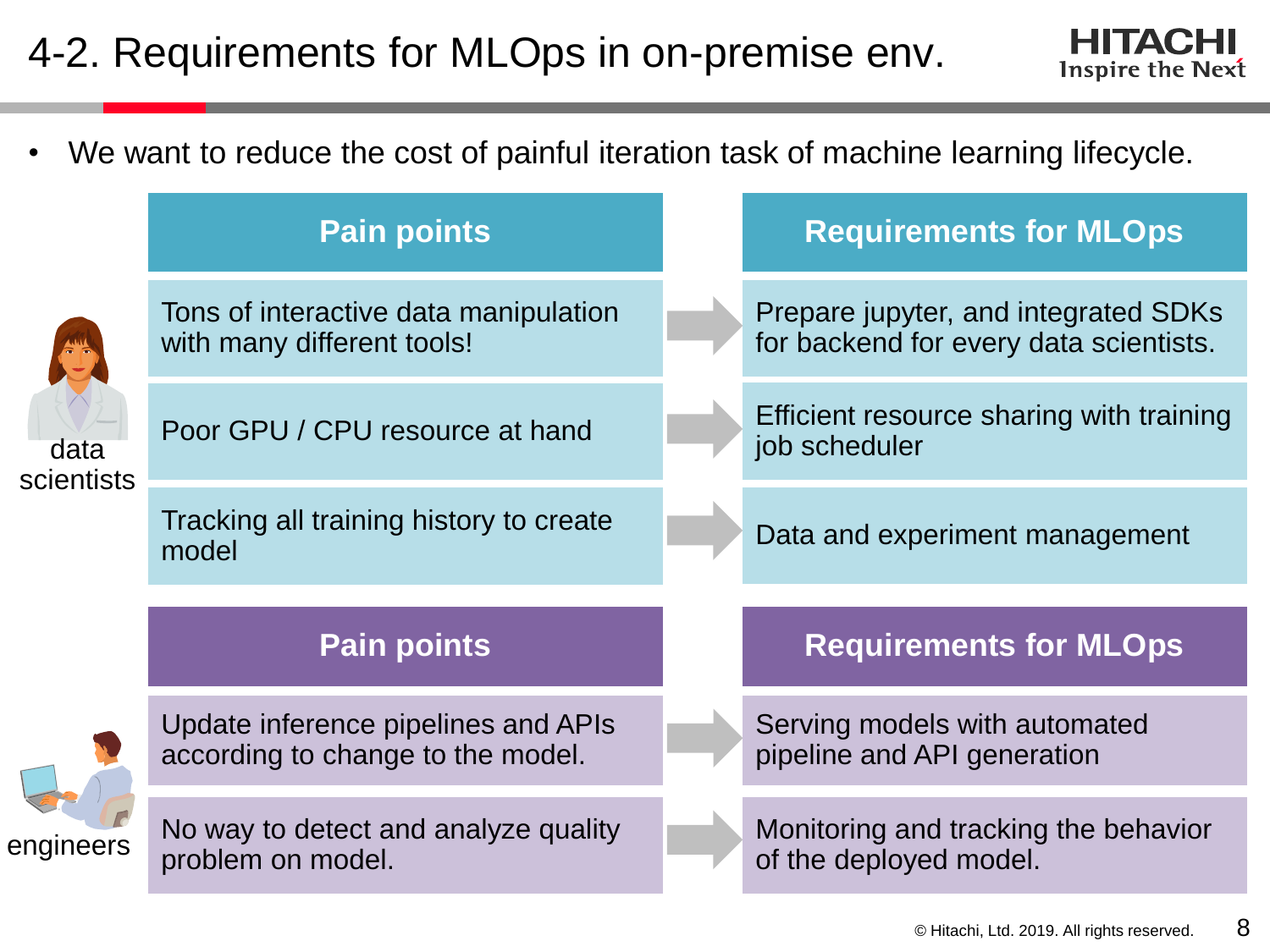#### 5-1. Managed workspace (e.g. Jupyter), and integrated SDK

- Acumos manages set of training resources and editors (like jupyter notebook) for every scientists by grouping them as "Project."
- Data scientists don't have to construct and maintain their environment.

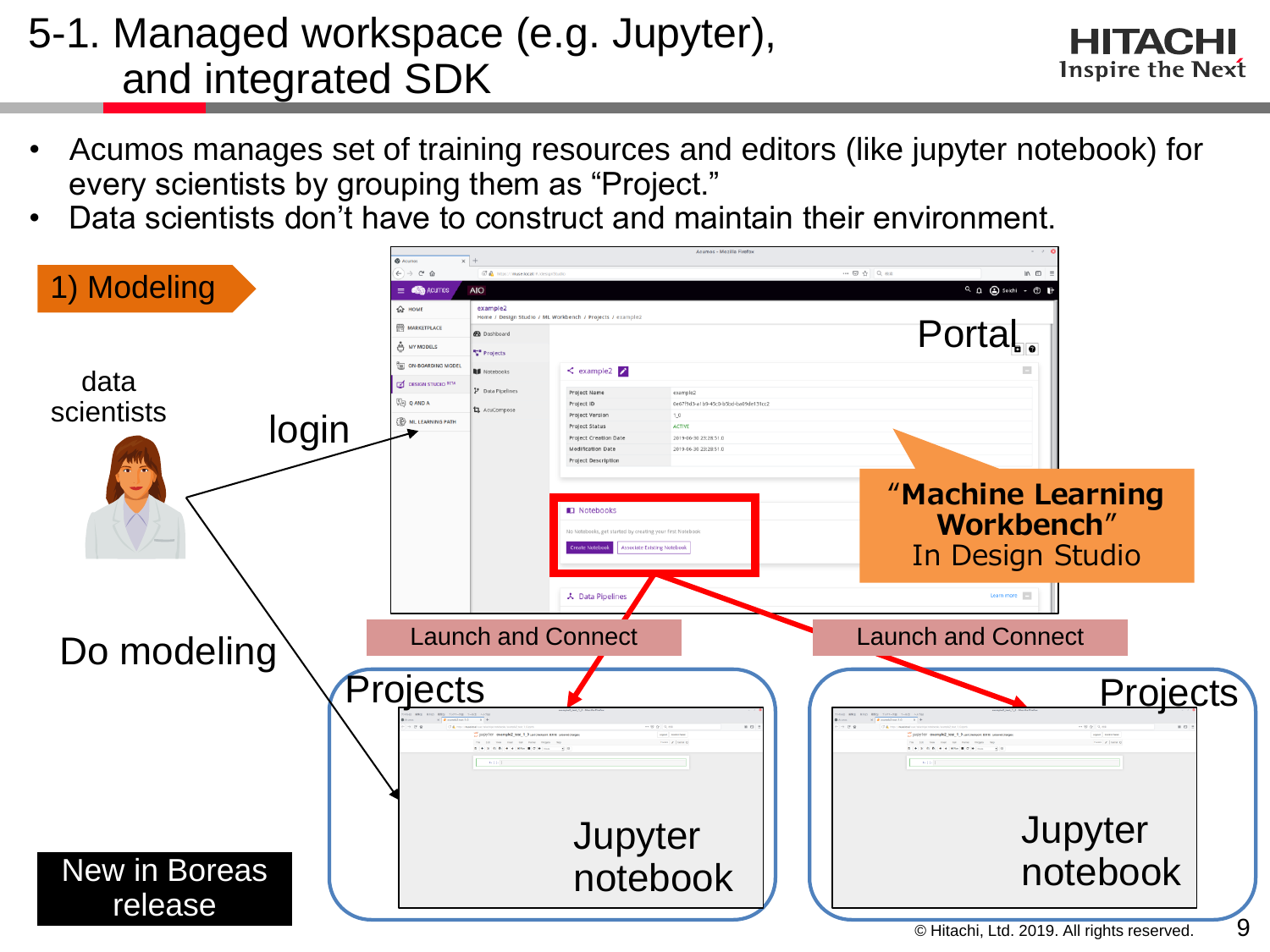### 5-2. Efficient resource sharing with training job scheduler

- We'd like to run model training jobs on shared GPU resource pool.
- Acumos team will support NiFi to define and execute training pipelines in the Projects environment (\*1). Currently we can't test that functionality yet.

![](_page_10_Figure_4.jpeg)

(\*1) <https://docs.acumos.org/en/latest/release-notes/boreas/release-boreas.html#id7>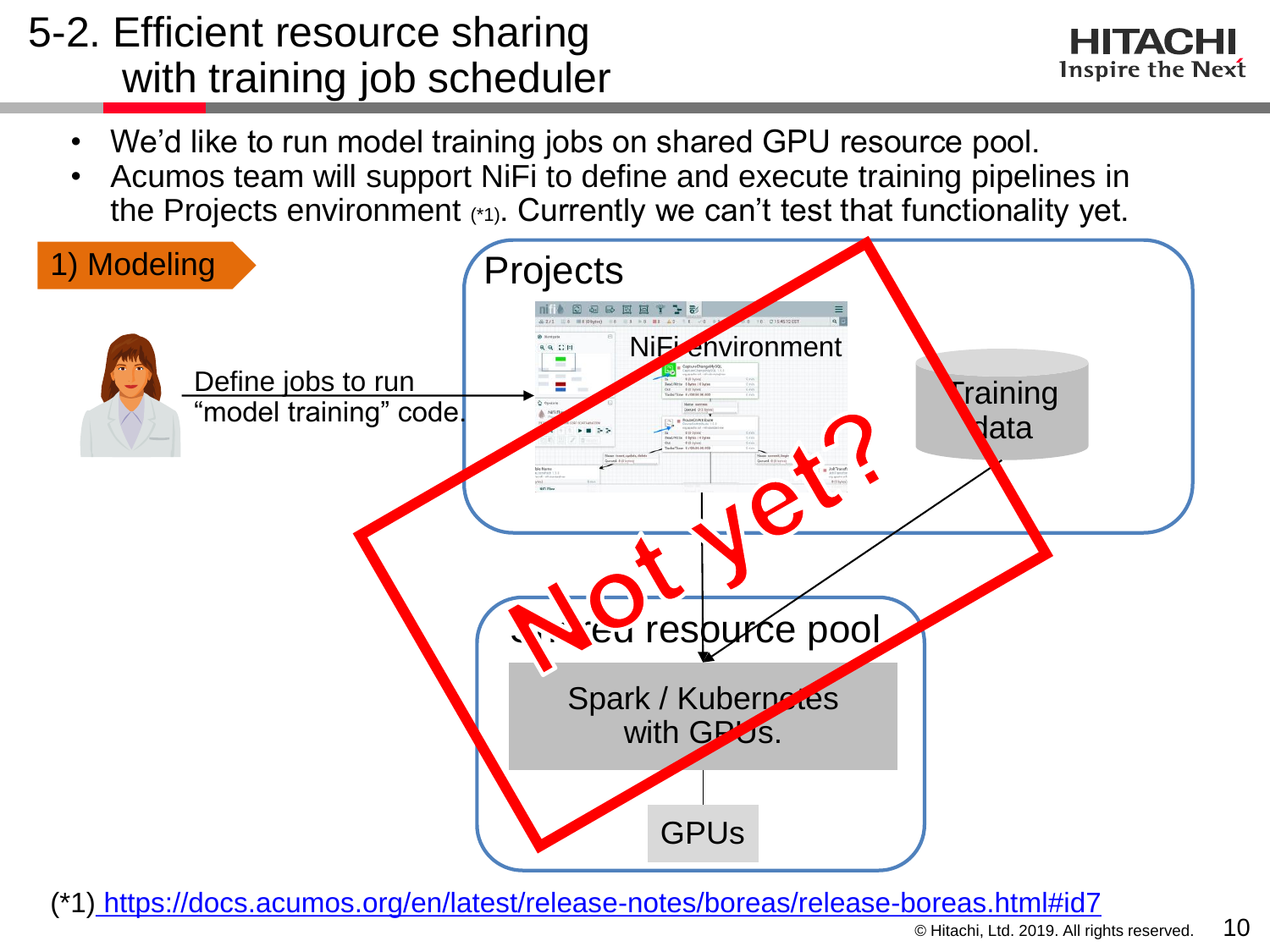![](_page_11_Picture_1.jpeg)

- Currently, there seems no way to manage and track the parameters, data, and result of experiments using Acumos AI ML workbench.
- We'd like to have experiment management per "Project," like jupyter notebook.

![](_page_11_Figure_4.jpeg)

Inspire the Next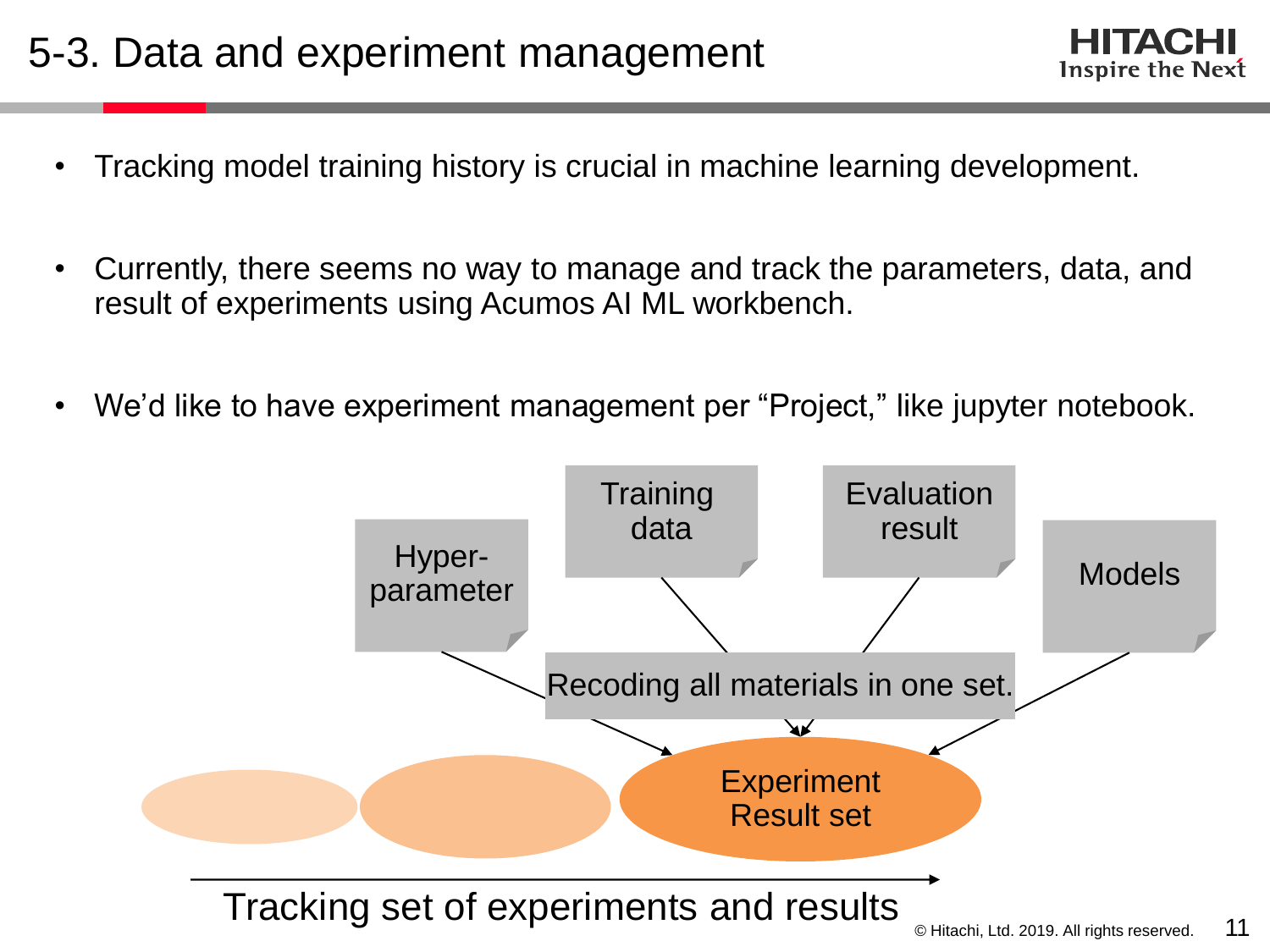### 5-4-1. Serving models with automated pipeline and API generation

![](_page_12_Picture_1.jpeg)

• Model is wrapped by executable platform binary, pipeline, and API endpoints to form microservice.

![](_page_12_Figure_3.jpeg)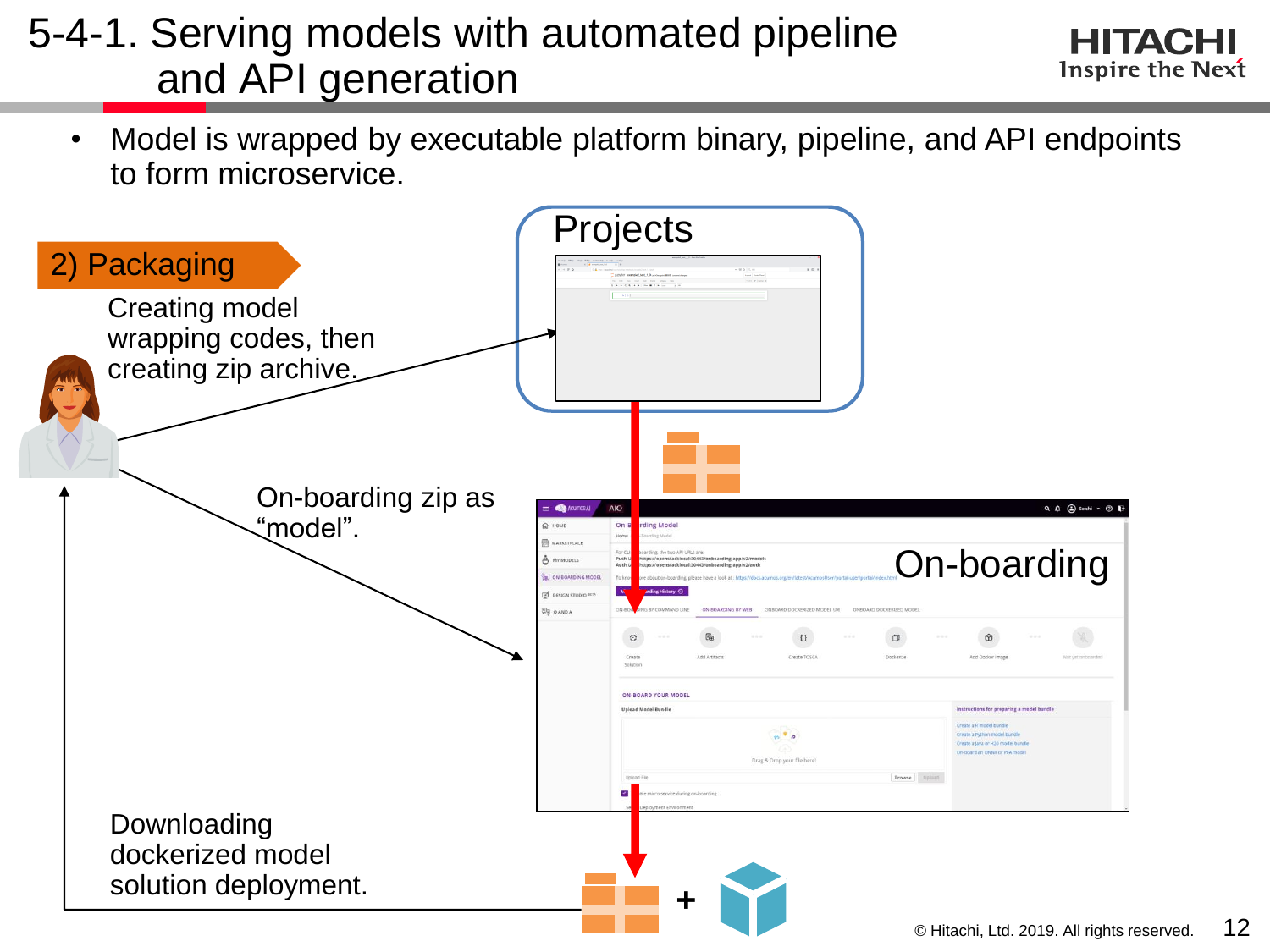### 5-4-2. Serving models with automated pipeline and API generation

- Downloaded solution deployment package can be exported to other clusters.
- Deployment script automatically setup required environment on the target platforms.
	- (On-premise environment should be able to connect the development environment via network connection)

![](_page_13_Figure_4.jpeg)

EIHACEI Inspire the Next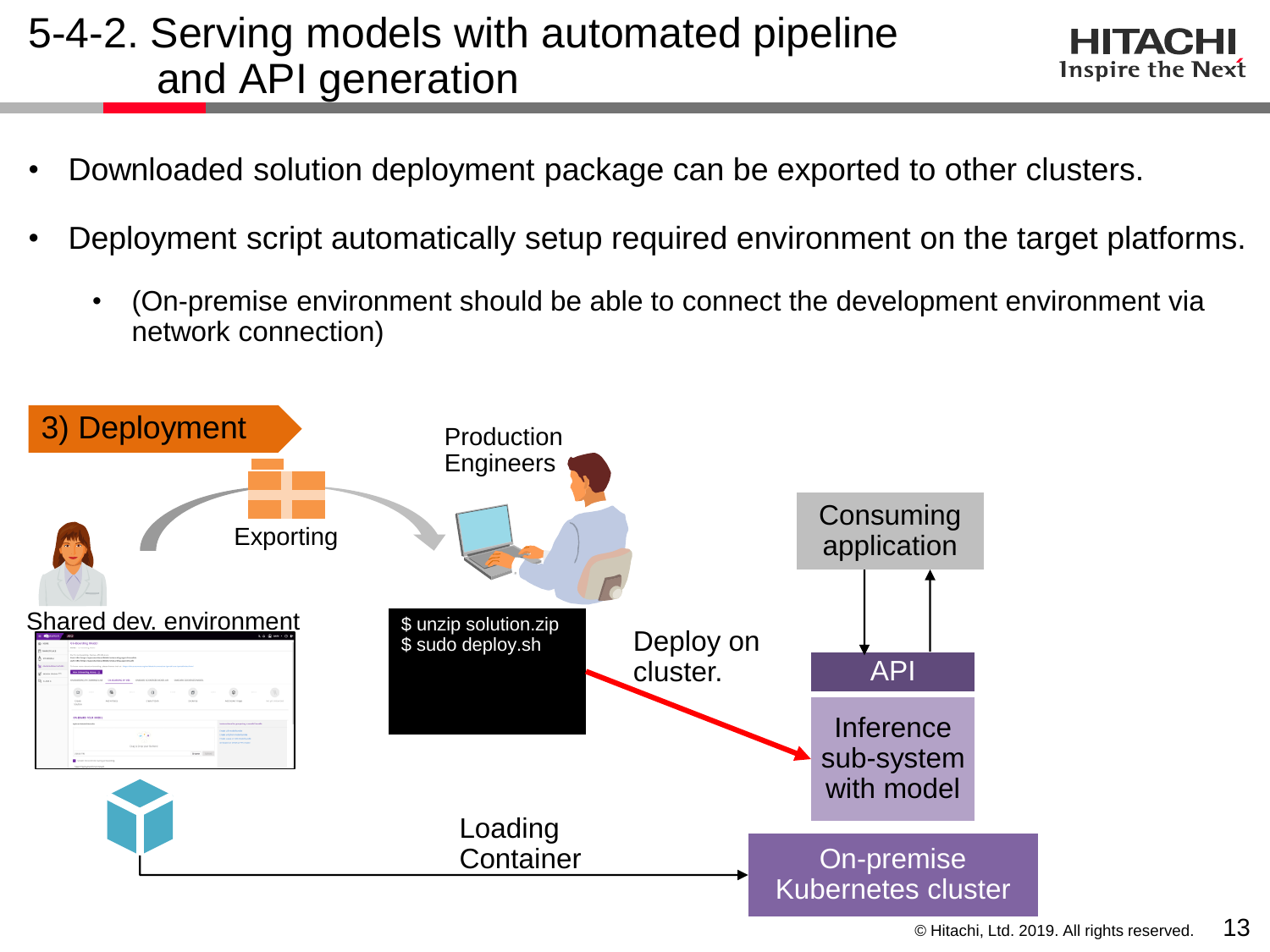#### 5-5. Monitoring and tracking the behavior of the deployed model.

![](_page_14_Picture_1.jpeg)

- Model performance is recorded in log, and collected by Beats and ELK stack. (\*1)
- We can analyze the model performance from collected set of data.

![](_page_14_Figure_4.jpeg)

(\*1)<https://docs.acumos.org/en/latest/release-notes/boreas/release-boreas.html>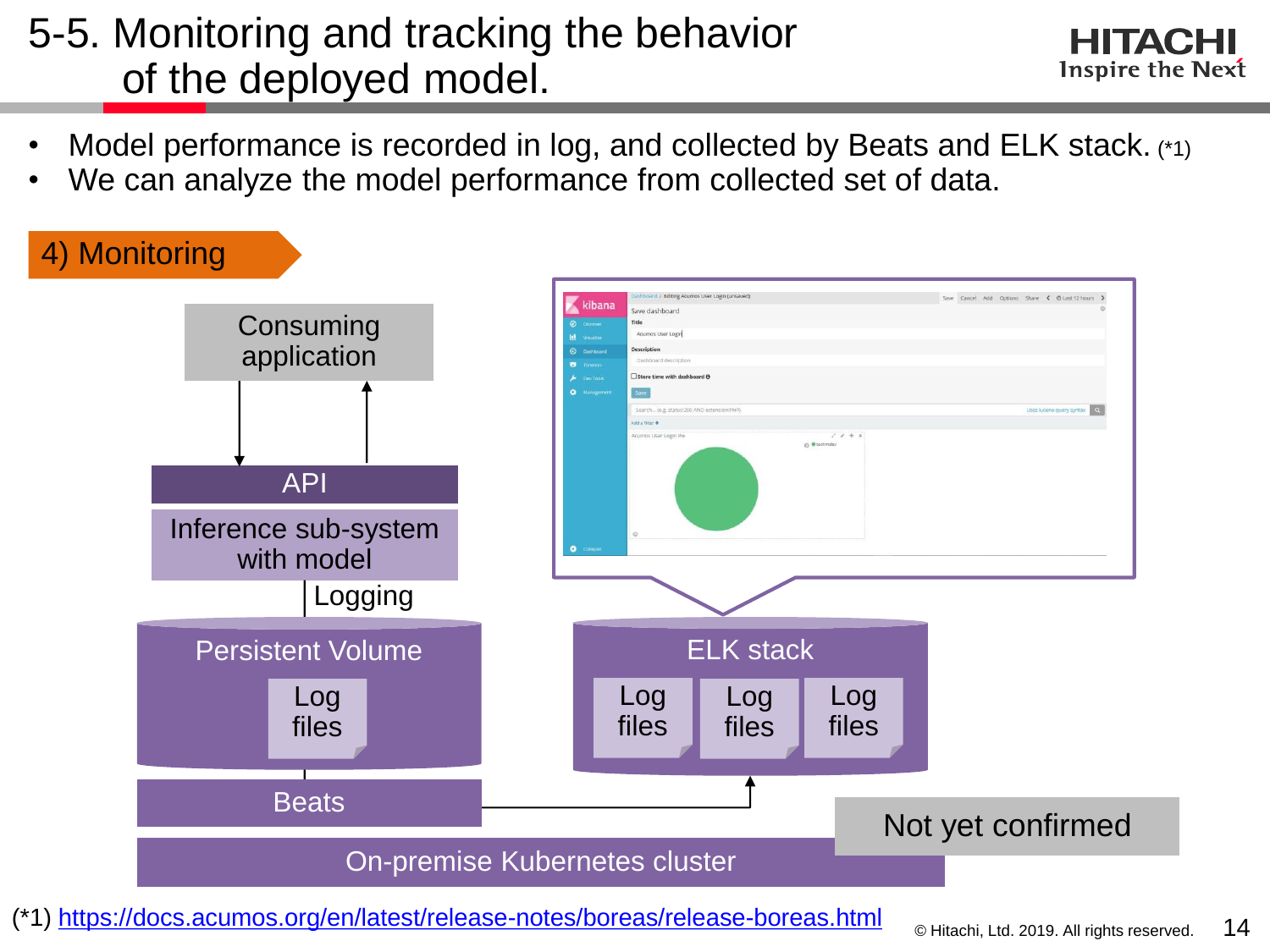| <b>Requirements for MLOps</b>                                                     |                         | <b>Confirmed Scenario</b>                                                                                  |
|-----------------------------------------------------------------------------------|-------------------------|------------------------------------------------------------------------------------------------------------|
| Prepare jupyter, and integrated<br>SDKs for backend for every data<br>scientists. | <b>Available</b>        | Users can prepare their own "Projects",<br>"Notebooks" and "Pipelines" from Machine<br>Learning WorkBench. |
| Efficient resource sharing with<br>training job scheduler                         | <b>Planned</b>          | Planned to support NiFi, but currently we<br>can't evaluate this upcoming new feature.                     |
| Data and experiment management                                                    | <b>Not</b><br>available | Currently no version management is<br>planned.                                                             |
|                                                                                   |                         |                                                                                                            |
| Serving models with automated<br>pipeline and API generation                      | <b>Available</b>        | Serving models with automated pipeline<br>and API generation                                               |
| Monitoring and tracking the<br>performance and quality of the<br>model            | Not yet                 | Monitoring and tracking the performance<br>and quality of the model                                        |
|                                                                                   | evaluated               |                                                                                                            |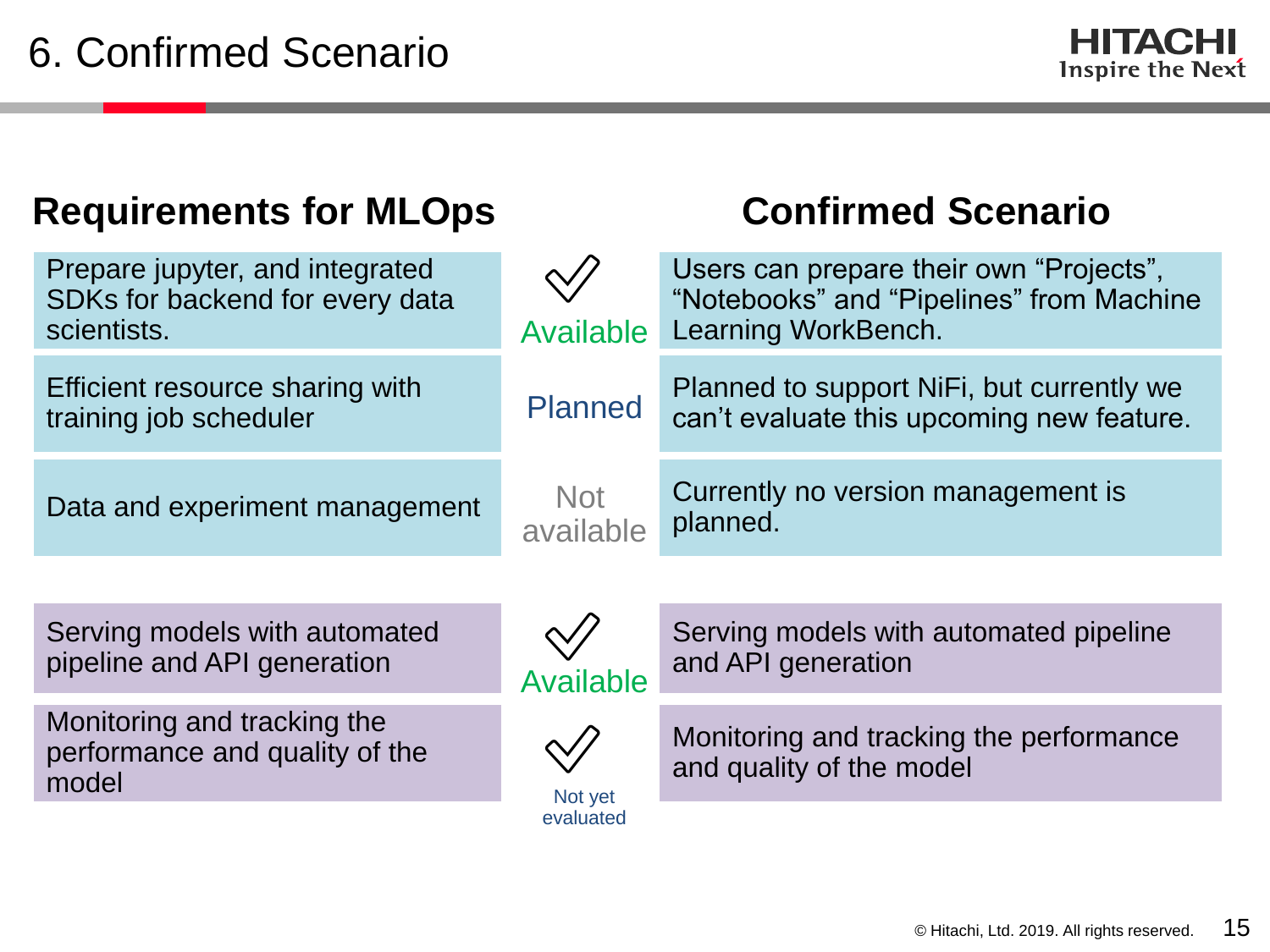We tried cutting edge version of the release (system-integration HEAD+pull request 4374 /patchset 26 and 41 based). It will need some more time to stabilize the environment. It may be good to wait until upcoming patchset is committed to the tree. *(updated: patches are merged into the master branch on 12, Jul.)* **At Installation:**

- acumos\_k8s\_prep.sh: experienced network corruption during k8s setup code.
- Components are installed via Helm charts, manifests, and shell scripts. Understanding all of them are headache.
- reinstallation or continue installation after fixing minor problem is not so easy task.
	- installer automatically erase all installed components beforehand.

#### **Runtime restrictions:**

- Some quick fixes are required to run on multi-node configurations.
	- /etc/hosts are rewritten manually. Some of them are not consistent.

#### **Architecture:**

- System configurations changed so often, because currently rearchitecting for Openshift, generic k8s, and docker environments.
	- example: API management layer, Kong(Athena)  $\rightarrow$  Ingres(Boreas, for Kubernetes)
- It takes a lot of time to upgrade and validate the functionality of the deployments of different architecture. We'd better to watch and learn the difference of architectures for every releases and updates for a while.

We reported these problems to Acumos AI community and JIRA tickets were filed.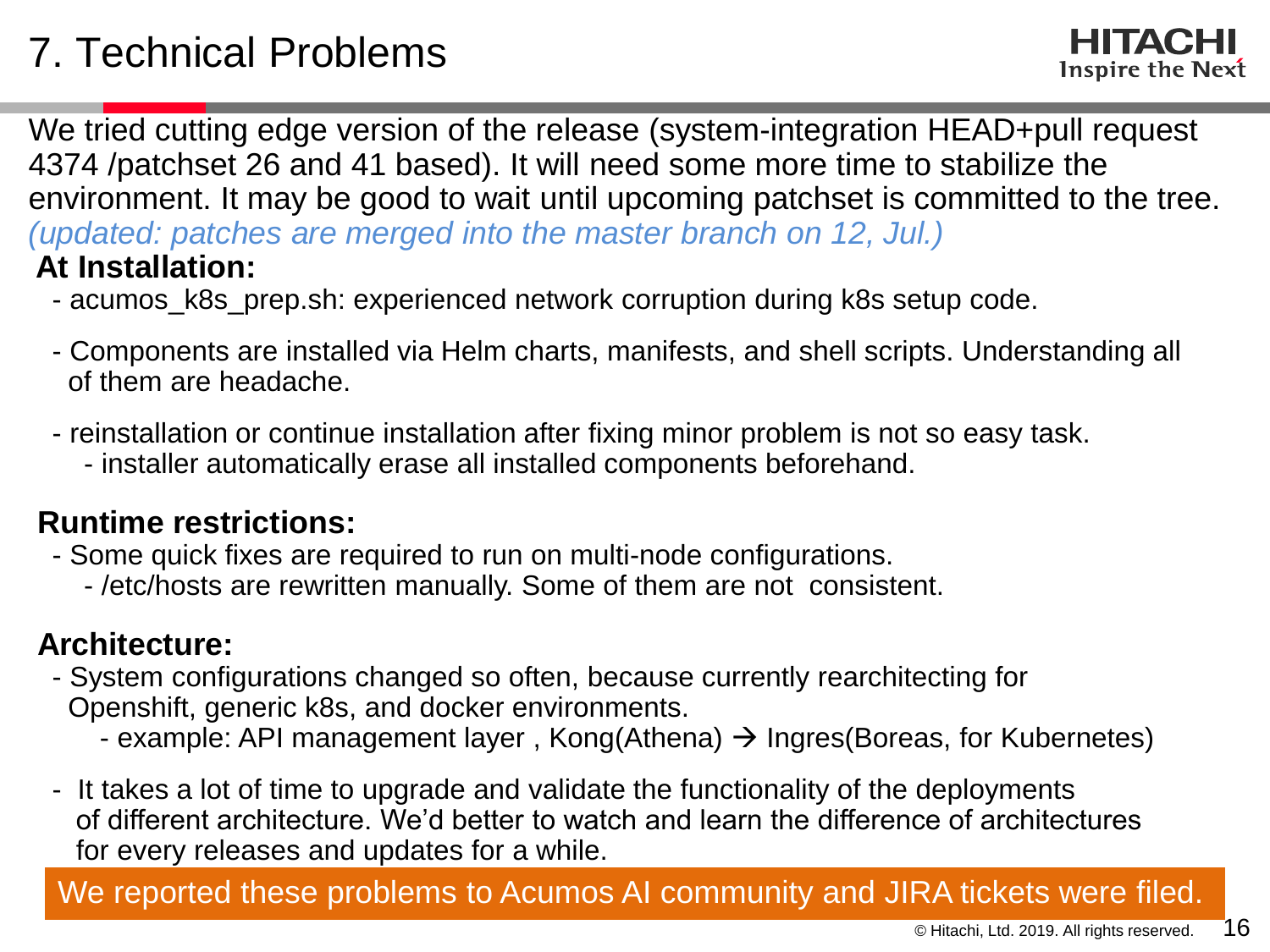### 8-1. Design Considerations: Good points in design

• Concept and API design are well-designed, and may have the rooms for future extension.

Generating solution deployment package as a "zip with install scripts." are convenient, due to its portability and extensibility to support many environments.

![](_page_17_Figure_3.jpeg)

Concept of "Managing Projects and Resources" in Acumos AI is very convenient for data scientists to archive all related resources at once.

![](_page_17_Figure_5.jpeg)

Inspire the Next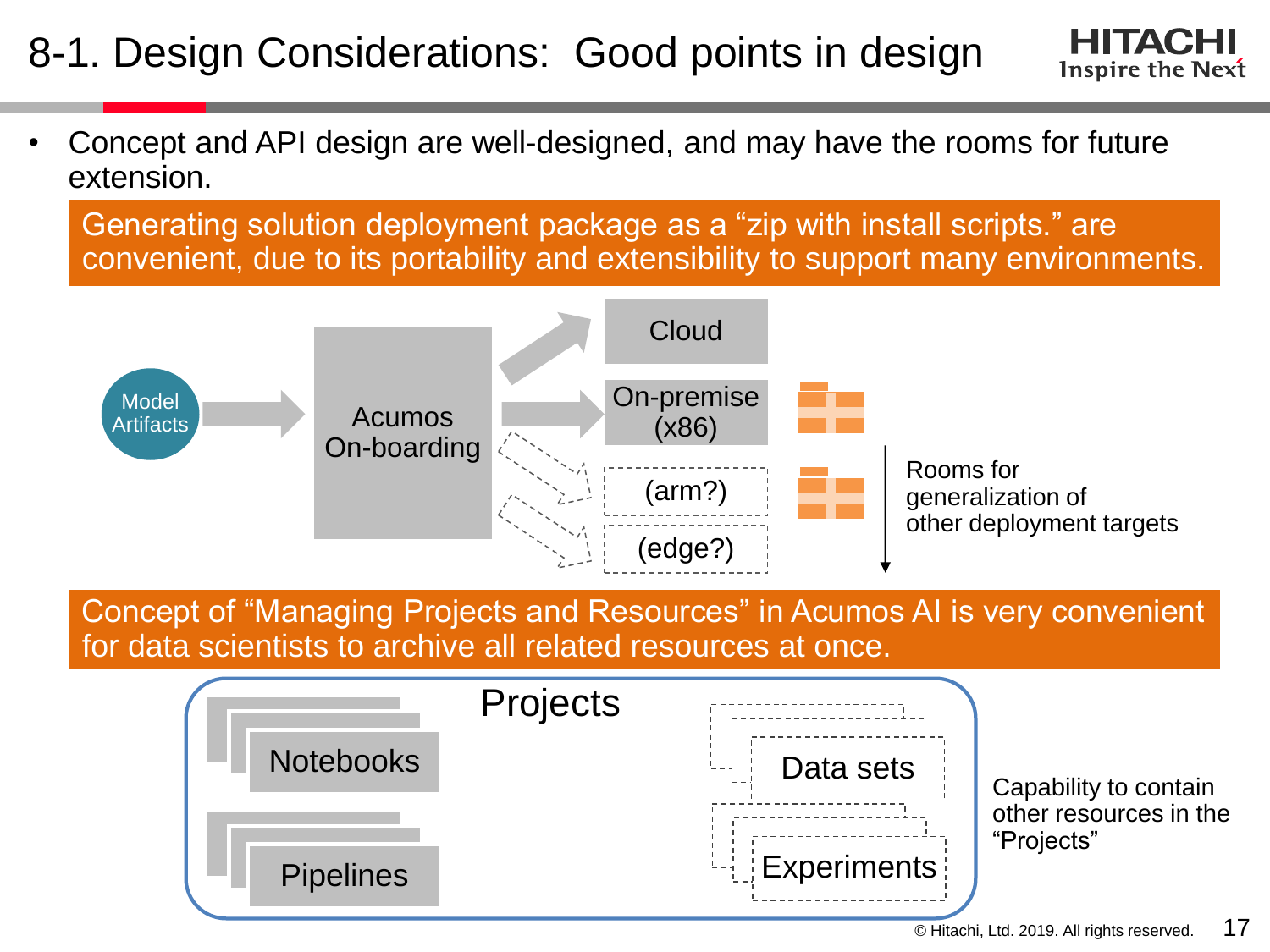#### 8-2. Design considerations: Expectations for extensibilities

We'd like to have some more flexibility to add features easily to Acumos AI Platform.

1) "Project extension" to add capability to manage extra components in "Project"

- It is happy to have simple extension to add managed resource to the "Project"
- Example resources are:
	- Experiment management service: (e.g. MLflow)
	- Data sets to track appropriate data sets for training machine learning models.

#### 2) Easy way to specify whether jupyter requires "GPUs" or not.

- We'd like to add some hints or guideline to specify the requirements for infrastructure.(e.g. "GPU" required. etc.)
- Kubeflow can specify the full requirements by specifying manifest, but it feels "too much." for daily use.

#### 3) Additional "solution deployment" export plugin for non-k8s, and edges.

- We'd like to standardize the workflow to on-board and export solution deployment package even if target environment is non-k8s.
- Extra package generator other than "k8s" platform is a good option.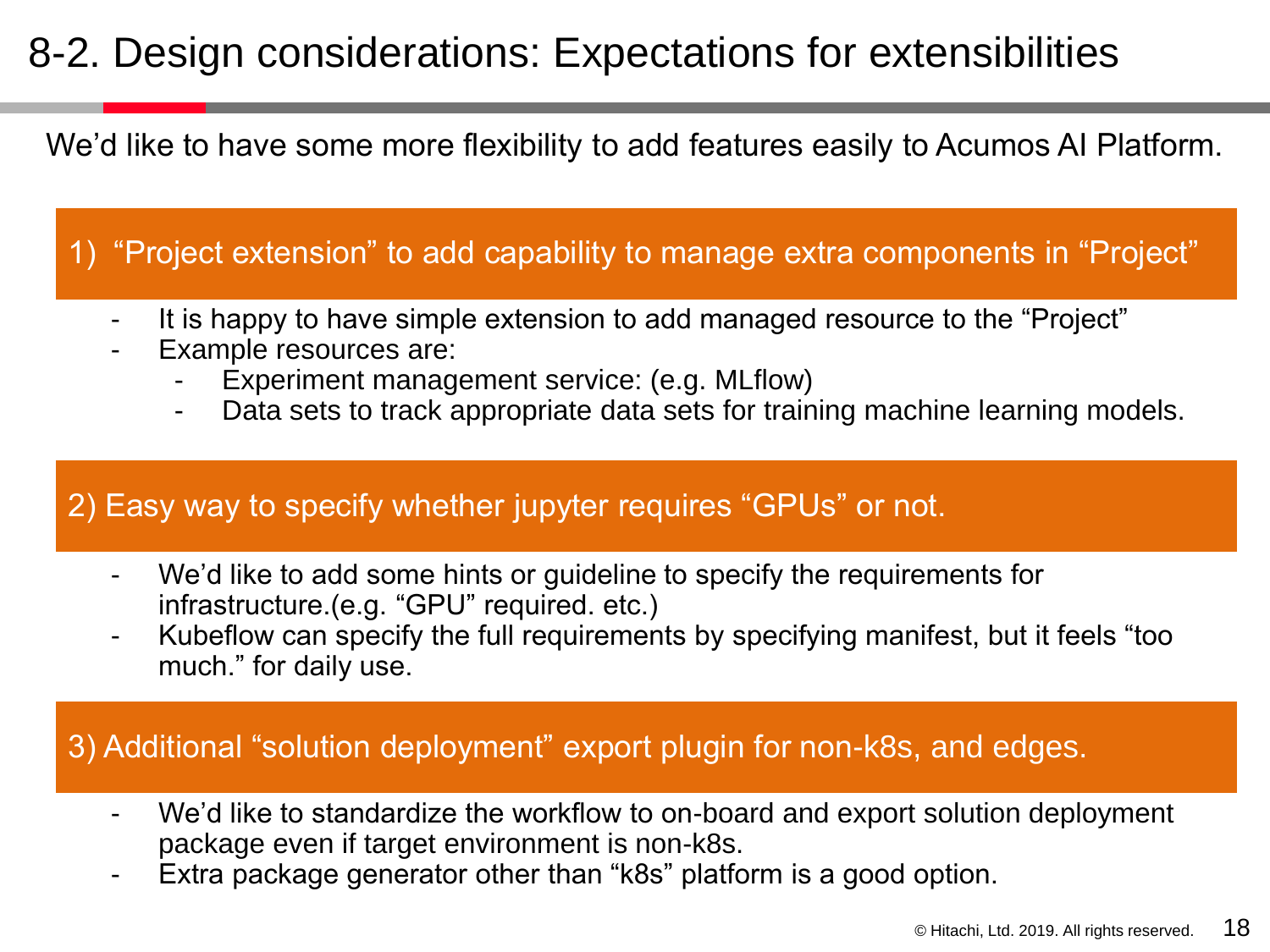#### 9. Conclusion

Inspire the Next

- We have evaluated the functionality of Acumos AI platform whether it satisfies the basic requirements for machine learning lifecycle within the on-premise environment.
- We concluded the capabilities and designed of Acumos AI platform as follows:

1) Acumos AI provides "MLOps" capability for data scientists and engineers to support lifecycle of machine learning models.

2) Acumos AI basically fits well with the requirements to develop and run machine learning models on on-premise environment.

- Dedicated jupyter notebooks with tenant management called "Project"
- Managing metadata of registered models with versions
- Generating microservices from registered models for several deployment targets

3) Acumos AI also announces the support for several new functionalities in upcoming release or update in new future. It may be better to wait to evaluate until new update is published.

- Data pipeline creation with workflow scheduler (Apache NiFi)
- Logging data which are provided from generated microservices.

4) Acumos AI has clear and well-designed concept and APIs. Seems one of the promising platforms in AI area.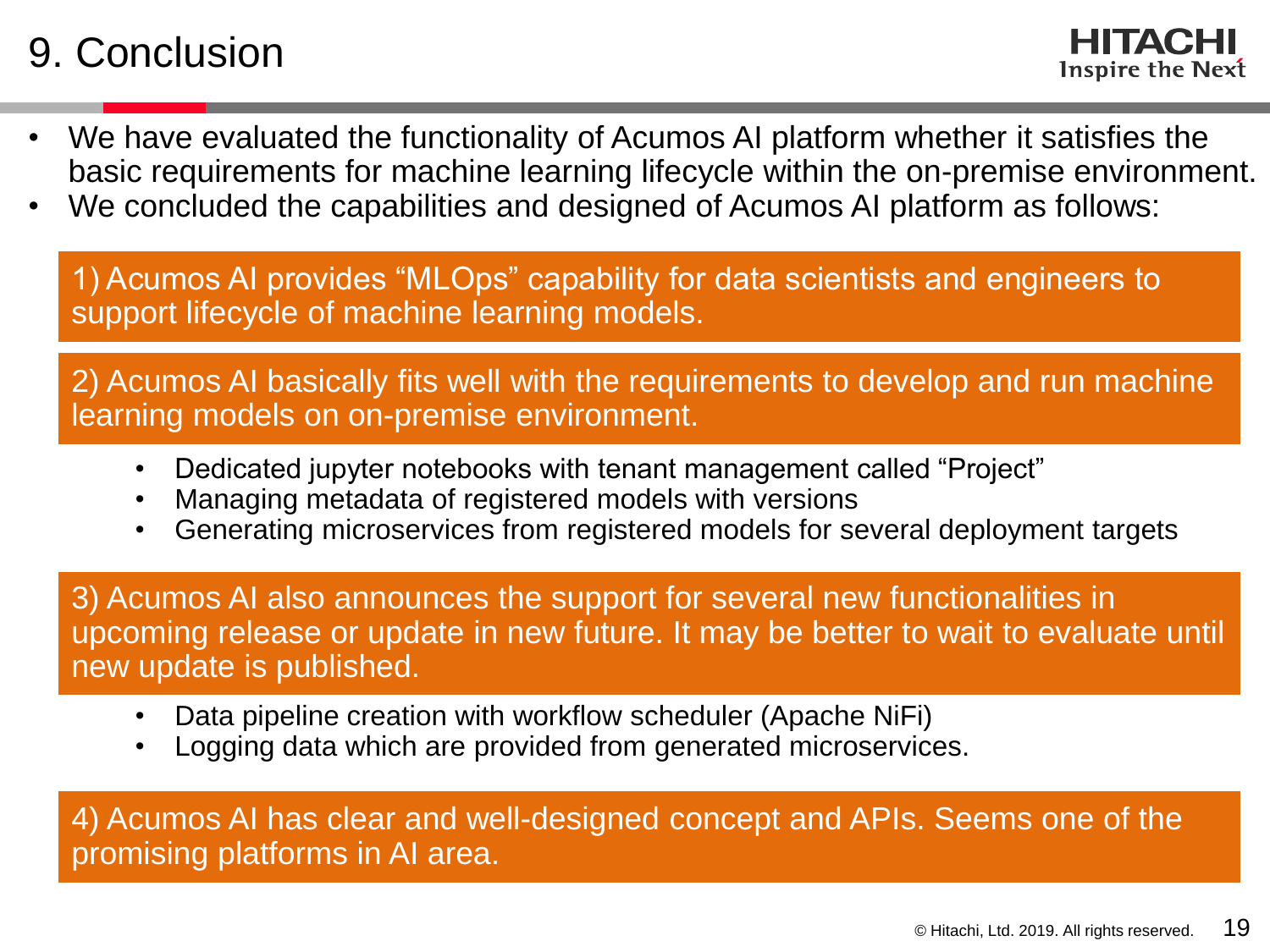**HITACHI Inspire the Next**